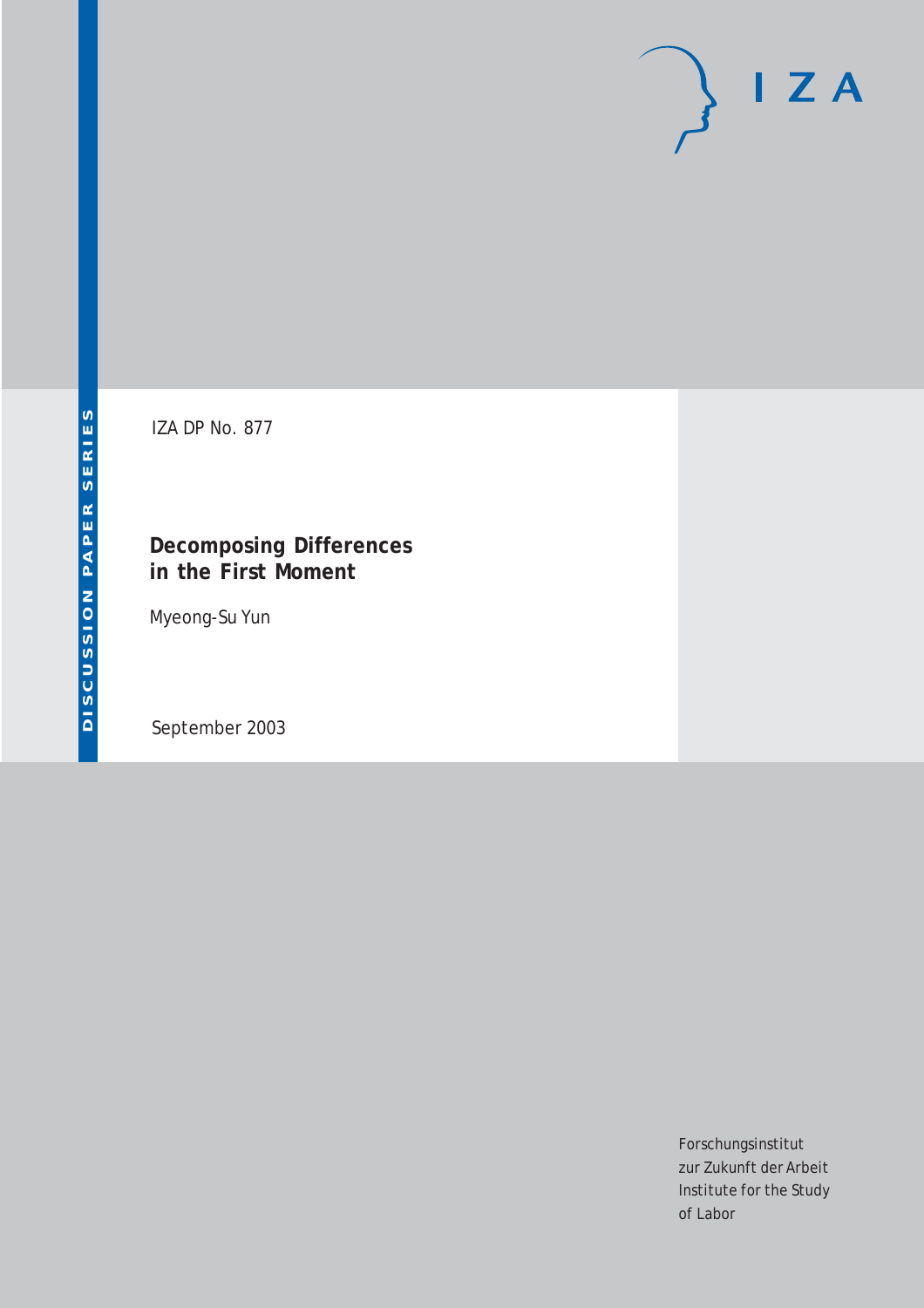# **Decomposing Differences in the First Moment**

**Myeong-Su Yun** 

*Tulane University and IZA Bonn* 

#### Discussion Paper No. 877 September 2003

IZA

P.O. Box 7240 D-53072 Bonn Germany

Tel.: +49-228-3894-0 Fax: +49-228-3894-210 Email: [iza@iza.org](mailto:iza@iza.org)

This Discussion Paper is issued within the framework of IZA's research area *Welfare State and Labor Market.* Any opinions expressed here are those of the author(s) and not those of the institute. Research disseminated by IZA may include views on policy, but the institute itself takes no institutional policy positions.

The Institute for the Study of Labor (IZA) in Bonn is a local and virtual international research center and a place of communication between science, politics and business. IZA is an independent, nonprofit limited liability company (Gesellschaft mit beschränkter Haftung) supported by Deutsche Post World Net. The center is associated with the University of Bonn and offers a stimulating research environment through its research networks, research support, and visitors and doctoral programs. IZA engages in (i) original and internationally competitive research in all fields of labor economics, (ii) development of policy concepts, and (iii) dissemination of research results and concepts to the interested public. The current research program deals with (1) mobility and flexibility of labor, (2) internationalization of labor markets, (3) welfare state and labor market, (4) labor markets in transition countries, (5) the future of labor, (6) evaluation of labor market policies and projects and (7) general labor economics.

IZA Discussion Papers often represent preliminary work and are circulated to encourage discussion. Citation of such a paper should account for its provisional character. A revised version may be available on the IZA website ([www.iza.org](http://www.iza.org/)) or directly from the author.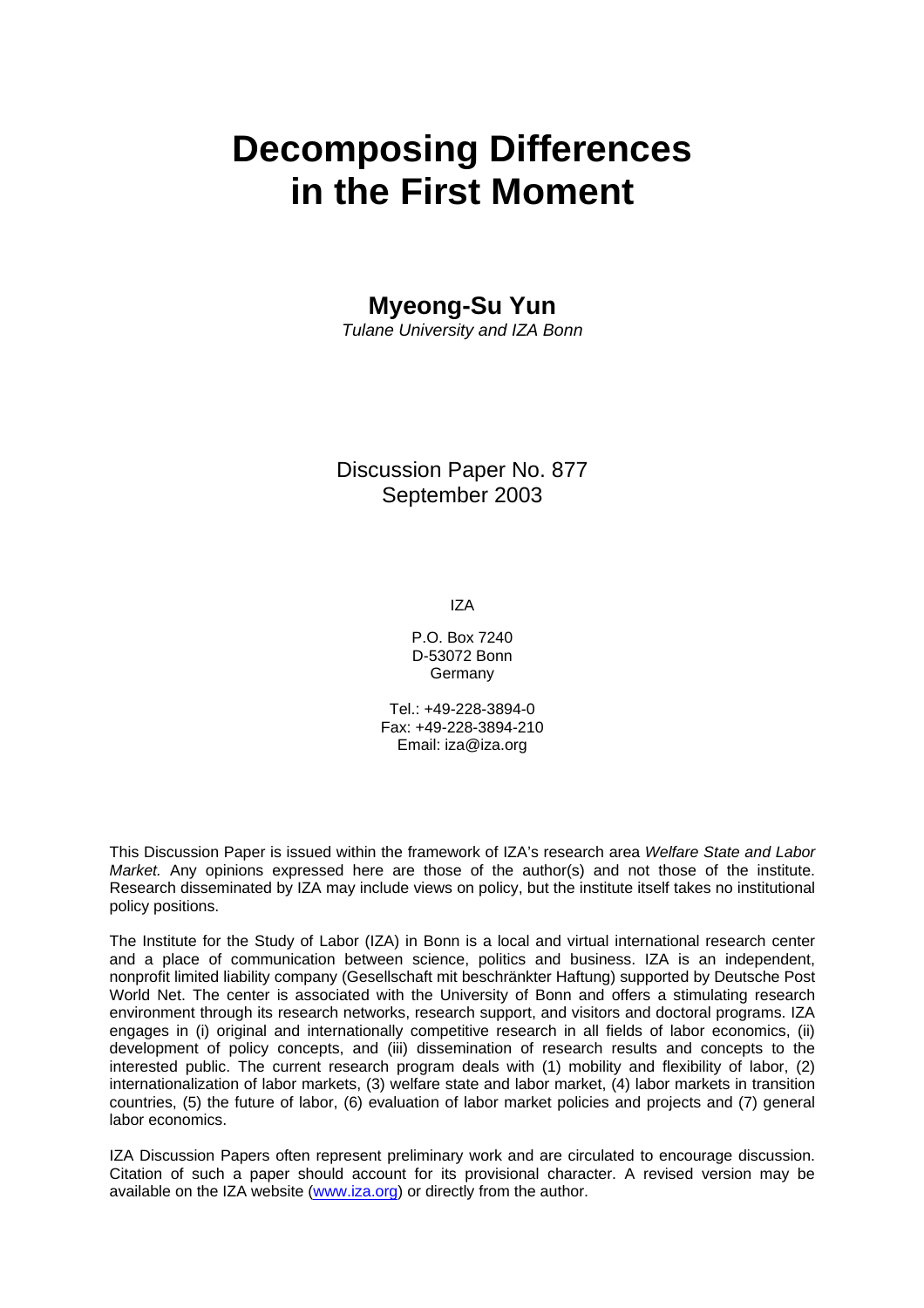IZA Discussion Paper No. 877 September 2003

## **ABSTRACT**

### **Decomposing Differences in the First Moment**[∗](#page-2-0)

We propose a simple methodology for decomposing differences in the first moment into characteristics and coefficients effects. This methodology provides a way to apply the Blinder-Oaxaca decomposition to a non-linear function for both aggregate and detailed decompositions.

JEL Classification: C20, J70

Keywords: decomposition analysis, characteristics effect, coefficients effect

Myeong-Su Yun Department of Economics Tulane University 206 Tilton Hall New Orleans, LA 70118 USA Tel.: +1 504 862 8352 Fax: +1 504 865 5869 Email: [msyun@tulane.edu](mailto:msyun@tulane.edu)

 $\overline{a}$ 

<span id="page-2-0"></span><sup>∗</sup> The author thanks Ira Gang and an anonymous referee for comments.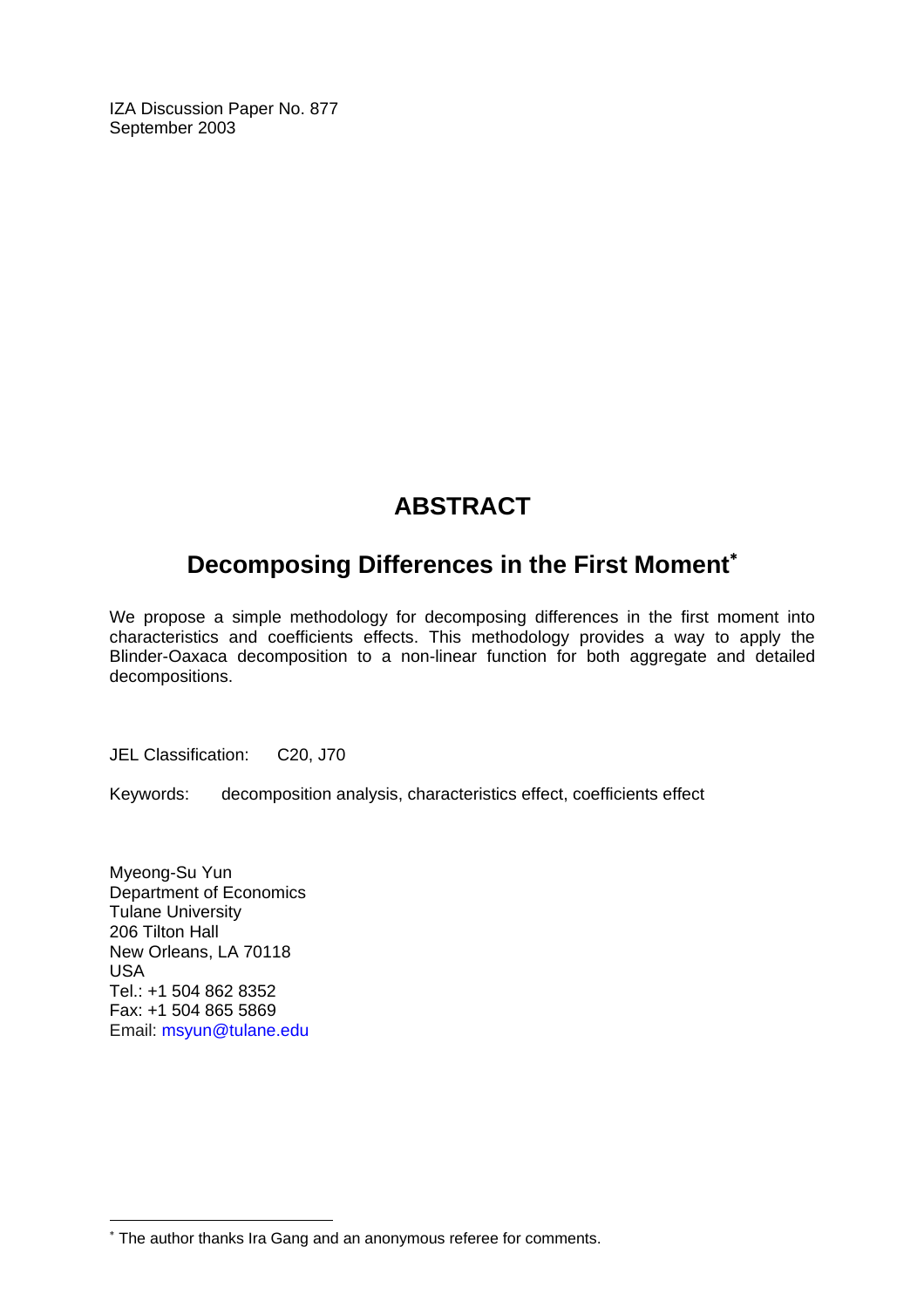#### **I. Introduction**

The Blinder-Oaxaca decomposition of wage differentials has played a significant role in studying wage discrimination (Blinder (1973) and Oaxaca (1973)). The basic idea of the Blinder-Oaxaca decomposition is that differences in wages can be explained by the differences in characteristics and by the differences in OLS coefficients. The application potential of this decomposition analysis is not restricted to studying continuous variables such as wage differentials. The variable whose differences in the first moment we are interested in can be either continuous or discrete.

The simple idea of the Blinder-Oaxaca decomposition has been applied whenever we need explain the differences between two comparison groups. To do this, researchers usually construct an auxiliary equation based on one group's characteristics and the estimated coefficients of the other group's equation. The calculation of the overall or aggregate "characteristics" and "coefficients" effects is straightforward and now standard. The contribution of the differences in characteristics and coefficients of individual variables (i.e., the detailed decomposition) can be easily found when linear equations are used (e.g., wage decomposition using Blinder-Oaxaca decomposition), but not when non-linear equations are used. Detailed decomposition is useful and instructive since it can answer questions like "How much of the differences in labor market participation rates between two comparison groups can be explained by differences in educational attainment (characteristics effect) and how much by differences in behavioral response associated with educational attainment (coefficients effect) ?".

This paper proposes a general and systematic methodology for the detailed decomposition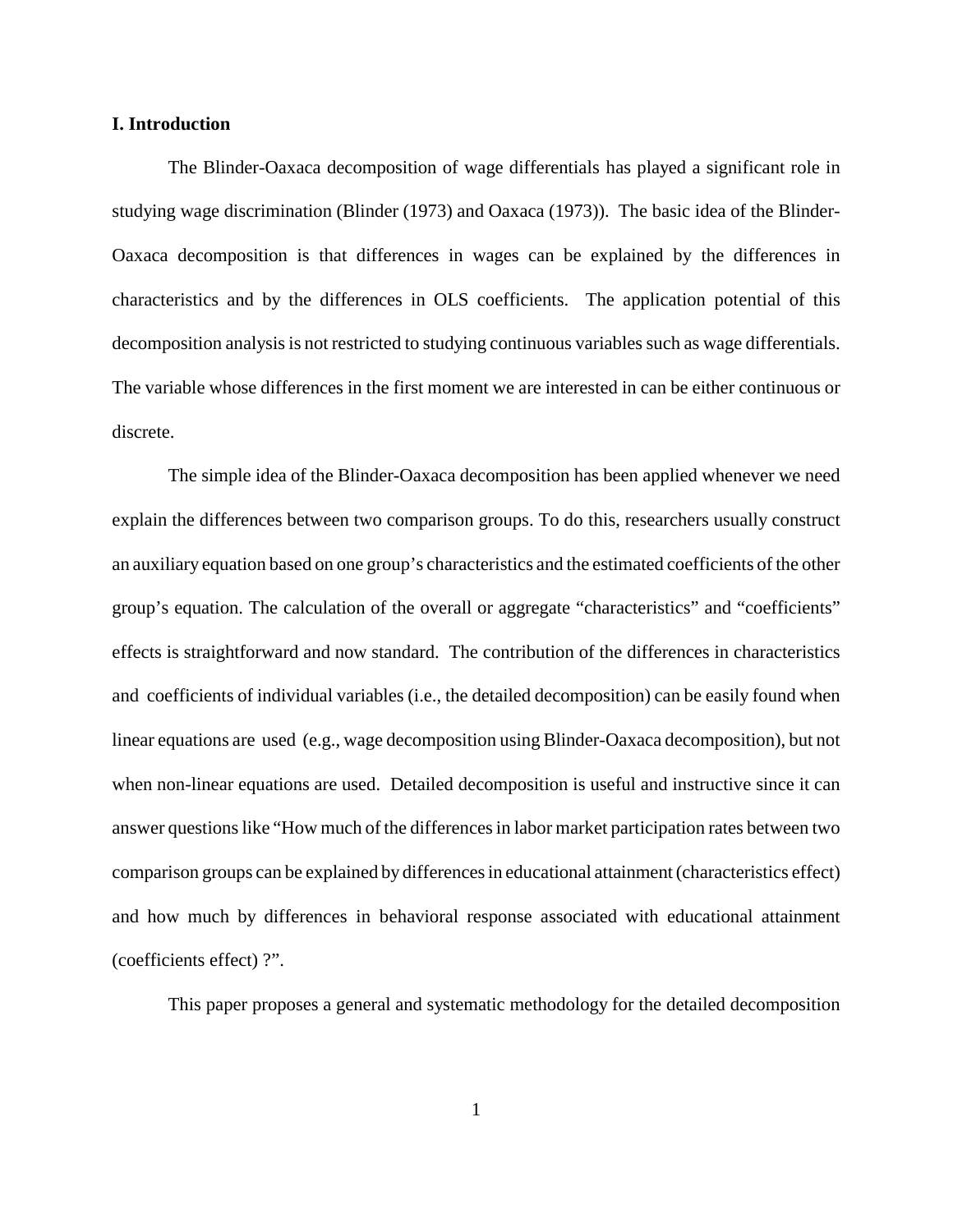of differences in the first moment, i.e., differences in the mean value of the variable of interest.<sup>1</sup> The proposed detailed decomposition methodology does not depend on the functional form as long as the dependent variable is a function of a linear combination of independent variables and the function is once differentiable. Therefore, the standard Blinder-Oaxaca decomposition methodology is included as a special case of the methodology proposed in this paper.

#### **II. Decomposition Methodology**

Suppose that a dependent variable is a function of a linear combination of independent variables, though the function  $(F)$  itself may or may not be linear. That is,

#### $Y = F(X\beta),$

where *Y*, *X*, and \$ are, respectively, an  $N \times I$  vector, an  $N \times K$  matrix of independent variables, and a  $K \times I$  vector of coefficients; *F* is a mapping of a linear combination of  $X(X\beta)$  to *Y*, and the function *F* is any once differentiable function.

The difference in *Y* at the first moment, i.e., the mean difference of *Y* between groups *A* and *B* can be decomposed as

$$
\overline{Y}_A - \overline{Y}_B = \left[ \overline{F(X_A \beta_A)} - \overline{F(X_B \beta_A)} \right] + \left[ \overline{F(X_B \beta_A)} - \overline{F(X_B \beta_B)} \right],\tag{1}
$$

<sup>&</sup>lt;sup>1</sup> Indeed, the idea of the Blinder-Oaxaca decomposition method has also been applied to differences related to the second moment of a variable in the inequality literature (e.g., Juhn, Murphy and Pierce (1993) and Yun (2002)). Yun (2002) shows a way to decompose differences in variance at both aggregate and individual variable levels. However, it seems that a general and systematic decomposition methodology for differences related to the second moment has not yet been developed.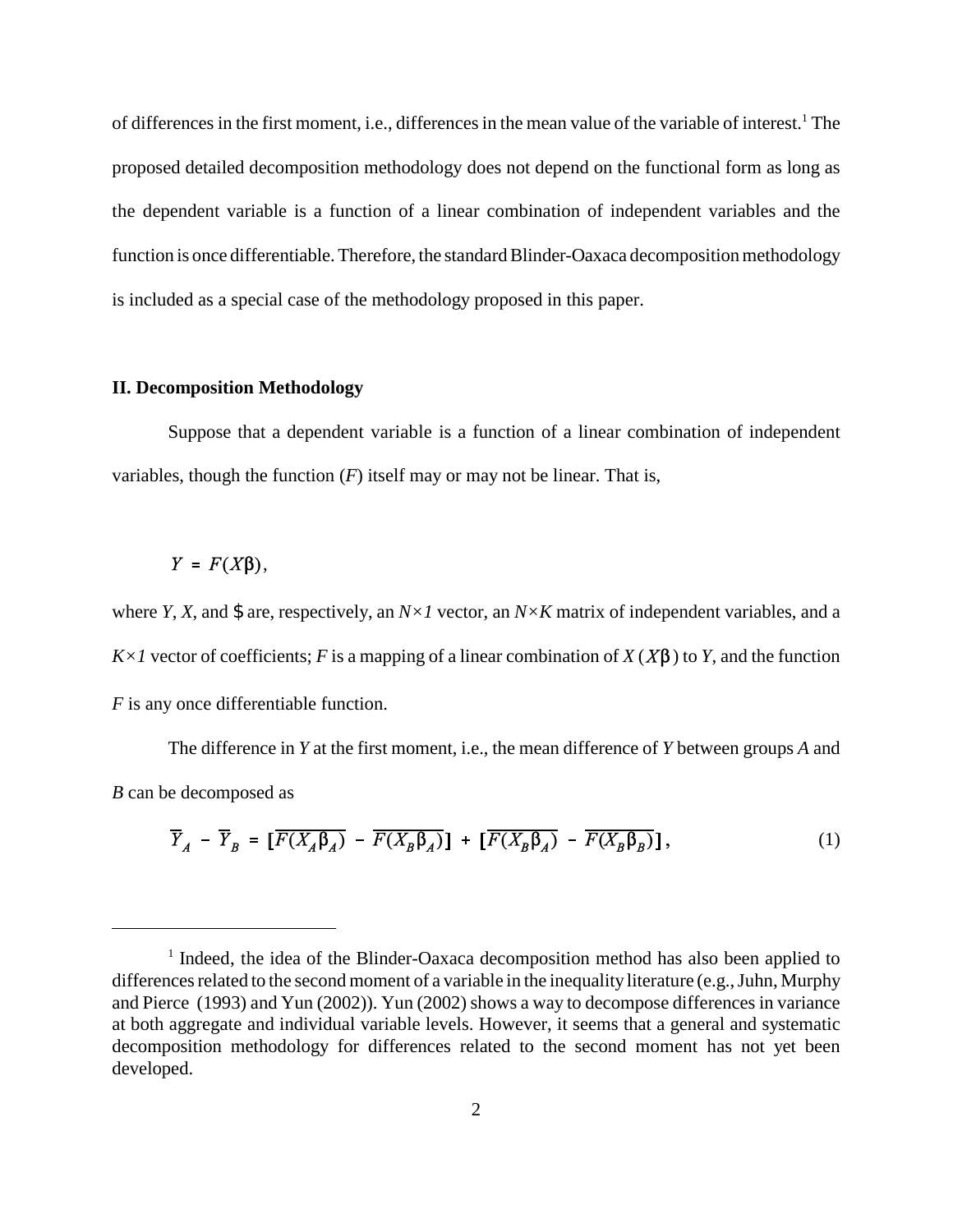where "over bar" represents the value of the sample's average.<sup>2</sup>

The above decomposition is done at the aggregate or overall level; this is widely accepted as a way to decompose the differences in the first moment in terms of differences in characteristics  $[\overline{F(X_A\beta_A)} - \overline{F(X_B\beta_A)}]$  and in terms of differences in coefficients  $[\overline{F(X_B\beta_A)} - \overline{F(X_B\beta_B)}]$ . The next step is to find the contribution of each variable to the total difference (detailed decomposition). While this has been studied in a linear regression framework, only a few attempts have been made to examine the detailed decomposition beyond using linear regression.<sup>3</sup> The key question is how to properly weight the contribution of each variable to the characteristics and coefficients effects. In order to obtain a proper weight, we use two types of approximation; first, we evaluate the value of the function using mean characteristics;<sup>4</sup> second, we use a first order Taylor expansion to linearize the characteristics and coefficients effects around  $\bar{X}_A \beta_A$  and  $\bar{X}_B \beta_B$ , respectively.

 $2^2$  The decomposition equation (1) is not unique. The discussion below can be easily applied to the other decompositions with alternative parameterizations.

 $3$  If the function  $F$  is a linear regression function, then obtaining the detailed decomposition equation is trivial, and is noted in the example below. There are a few papers on decomposing probit or logit functions (e.g., Even and Macpherson (1990), Nielsen (1998) and Yun (2000)). This paper provides a systematic and general decomposition methodology.

<sup>&</sup>lt;sup>4</sup> It is not necessarily required to use the mean characteristics to derive the final weights, and  $W_{\Delta\beta}^i$ . That is, it is possible to take a Taylor expansion of the characteristics and coefficients effects in the equation (1) without the first approximation with mean characteristics. Nonetheless we keep the approximation using mean characteristics since it makes the derivation of  $W_{\Delta X}^{i}$  and  $W_{\Delta \beta}^{i}$ easy to explain. The author thanks an anonymous referee for pointing this out.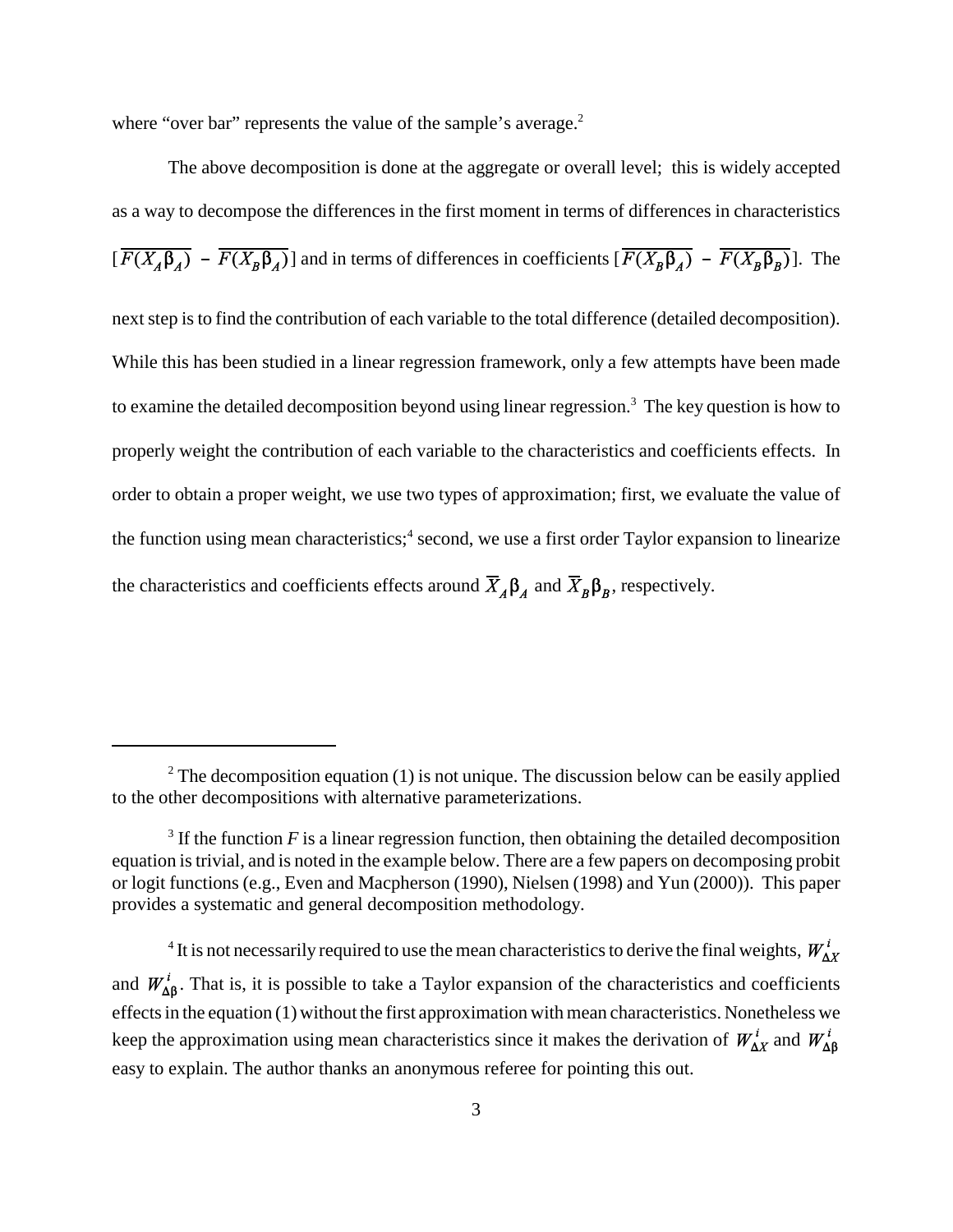$$
\overline{Y}_A - \overline{Y}_B = [F(\overline{X}_A \beta_A) - F(\overline{X}_B \beta_A)] + [F(\overline{X}_B \beta_A) - F(\overline{X}_B \beta_B)] + R_M
$$
  
\n
$$
= [(\overline{X}_A - \overline{X}_B)\beta_A]f(\overline{X}_A \beta_A) + \overline{X}_B(\beta_A - \beta_B)f(\overline{X}_B \beta_B) + R_M + R_T,
$$
\n(2)

where

$$
R_M = \left[ \overline{F(X_A \beta_A)} - \overline{F(X_B \beta_A)} \right] + \left[ \overline{F(X_B \beta_A)} - \overline{F(X_B \beta_B)} \right]
$$

$$
- \left[ F(\overline{X}_A \beta_A) - F(\overline{X}_B \beta_A) \right] - \left[ F(\overline{X}_B \beta_A) - F(\overline{X}_B \beta_B) \right],
$$

$$
R_T = \left[ F(\overline{X}_A \beta_A) - F(\overline{X}_B \beta_A) \right] + \left[ F(\overline{X}_B \beta_A) - F(\overline{X}_B \beta_B) \right]
$$

$$
- \left[ (\overline{X}_A - \overline{X}_B) \beta_A \right] f(\overline{X}_A \beta_A) - \overline{X}_B (\beta_A - \beta_B) f(\overline{X}_B \beta_B),
$$

and  $f(\overline{X}_j \beta_j) = \frac{dF(\overline{X}_j \beta_j)}{d(\overline{X}_j \beta_j)}$ , i.e.,  $f(.)$  is the first order derivative of the function  $F(.)$ , where  $j = A$ and *B*. All three,  $(R_M, R_T \text{ and } f(\overline{X}_j \beta_j))$ , are scalars.  $R_M$  and  $R_T$  are approximation residuals resulting from evaluating the function  $F(.)$  at the mean values and by using the first order Taylor expansion, respectively.

A detailed decomposition equation of (1) may be written using the information in (2) as follows:

$$
\overline{Y}_A - \overline{Y}_B = \sum_{i=1}^{i=K} W_{\Delta X}^i \left[ \left( \overline{F(X_A \beta_A)} - \overline{F(X_B \beta_A)} \right) + \sum_{i=1}^{i=K} W_{\Delta \beta}^i \left[ \overline{F(X_B \beta_A)} - \overline{F(X_B \beta_B)} \right], (3)
$$

where

$$
W_{\Delta X}^i = \frac{(\overline{X}_A^i - \overline{X}_B^i) \beta_A^i f(\overline{X}_A \beta_A)}{(\overline{X}_A - \overline{X}_B) \beta_A f(\overline{X}_A \beta_A)} = \frac{(\overline{X}_A^i - \overline{X}_B^i) \beta_A^i}{(\overline{X}_A - \overline{X}_B) \beta_A},
$$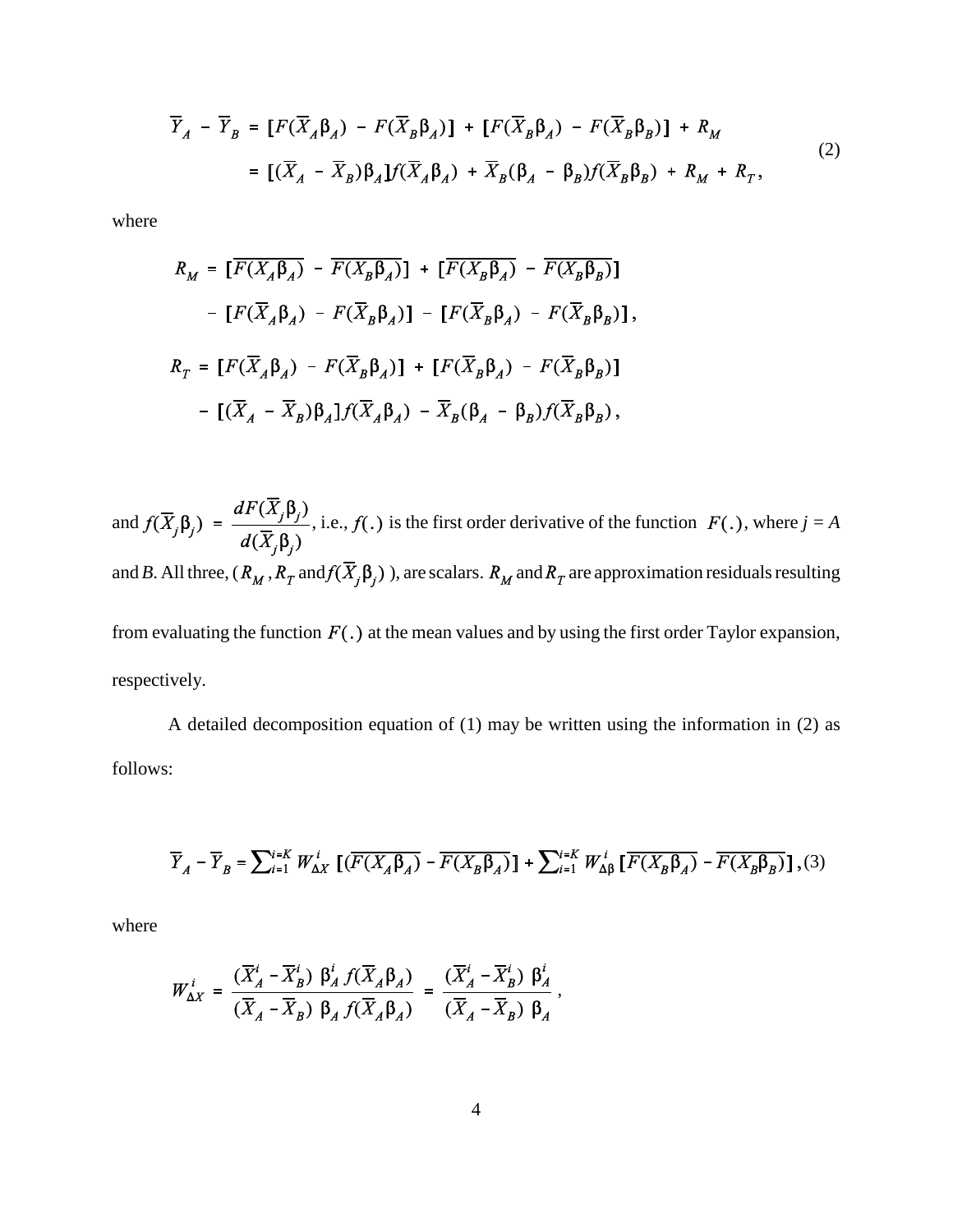$$
W_{\Delta\beta}^i = \frac{\overline{X}_B^i \left(\beta_A^i - \beta_B^i\right) f(\overline{X}_B \beta_B)}{\overline{X}_B \left(\beta_A - \beta_B\right) f(\overline{X}_B \beta_B)} = \frac{\overline{X}_B^i \left(\beta_A^i - \beta_B^i\right)}{\overline{X}_B \left(\beta_A - \beta_B\right)}, \text{ and } \sum_{i=1}^{i=K} W_{\Delta X}^i = \sum_{i=1}^{i=K} W_{\Delta\beta}^i = 1.
$$

As equation (3) shows, it turns out that the weight is very simple and easy to implement. As long as the coefficient estimates are available, the weight can be easily calculated using the mean values of characteristics and their coefficients.

#### **II.1 Two Examples**

As the function *F* is required to be only once differentiable, the above detailed decomposition equation (3) may be considered as a general decomposition equation for differences in the first moment. In this section, we provide two examples; the standard Blinder-Oaxaca decomposition equation when the function  $F$  is a linear regression equation, and the decomposition of a binary choice variable when the function *F* is a probit equation.

#### **Example A. Blinder-Oaxaca Decomposition**

It is simple to show that equation (3) reduces to the standard Blinder-Oaxaca decomposition equation when  $F(X\beta) = X\beta + e$ , where *e* is a stochastic term with mean of zero ( $\overline{e} = 0$ ). Obviously,  $\overline{F(X\beta)} = \overline{X}\beta$ , and decomposition equation (3) reduces to

$$
\overline{Y}_A - \overline{Y}_B = (\overline{X}_A - \overline{X}_B)\beta_A + \overline{X}_B(\beta_A - \beta_B),
$$

which is identical to the equation (2) since  $f(\overline{X}\beta) = 1$  and the two residual terms ( $R_M$  and  $R_T$ ) are zero.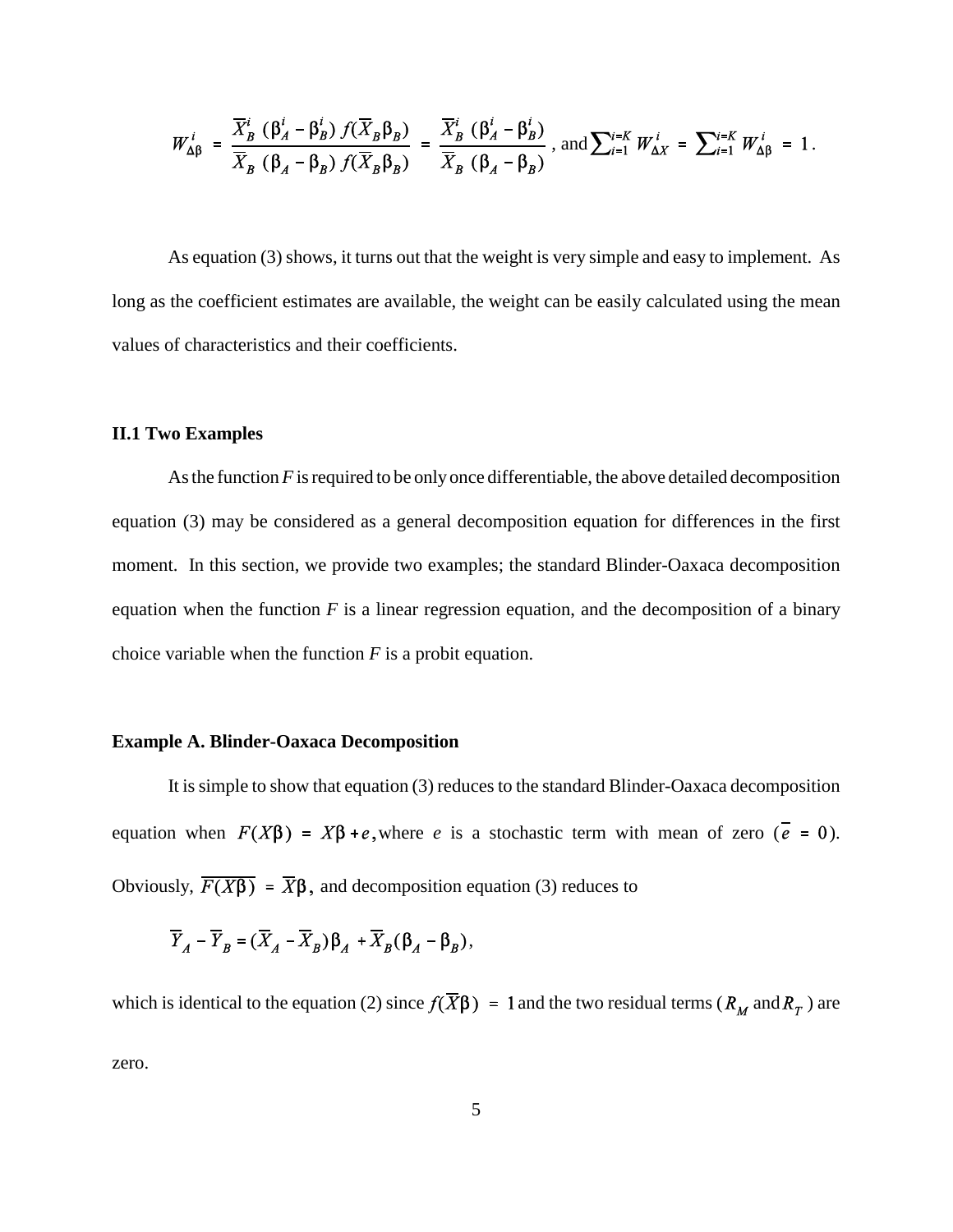#### **Example B. Probit Decomposition**

Suppose that *Y* is a binary choice variable, and  $prob(Y = 1) = N(X\$ {S}), where M is a standard normal cumulative distribution function. Then decomposition equation (3) equals

$$
\overline{Y}_A - \overline{Y}_B = \sum_{i=1}^{i=K} W_{\Delta X}^i \left[ \left( \overline{\Phi(X_A \beta_A)} - \overline{\Phi(X_B \beta_A)} \right] + \sum_{i=1}^{i=K} W_{\Delta \beta}^i \left[ \overline{\Phi(X_B \beta_A)} - \overline{\Phi(X_B \beta_B)} \right] \right].
$$

This probit decomposition has been used in various studies, e.g., labor market participation (Yun (2000)), anti-foreigner attitudes (Gang, Rivera-Batiz, and Yun (2002)), and poverty rates (headcount ratio, Gang, Sen and Yun (2002)).

#### **II.2. Comparison to Previous Methodologies**

Contributions of a single variable can be calculated by replacing the value of group *A* with that of group *B* sequentially one by one. Using this sequential replacement, the characteristics and coefficients effects of individual variable can be calculated no matter what kind of functional form is employed. However, this sequential replacement method is not only tedious but also problematic since it may be sensitive to the order of switching (see Ham, Svejnar and Terrell (1998), p. 1137 for a discussion of path-dependency). The detailed decomposition proposed in this paper is free from path-dependency.

Two strands of papers offer related methodologies. One studies only the characteristics effect in a detailed decomposition using a probit equation while the other studies only the coefficients effect in a detailed decomposition using a logit equation. Both methodologies find a weight similar to the weight proposed in this paper. Obviously, these methodologies do not suffer from the path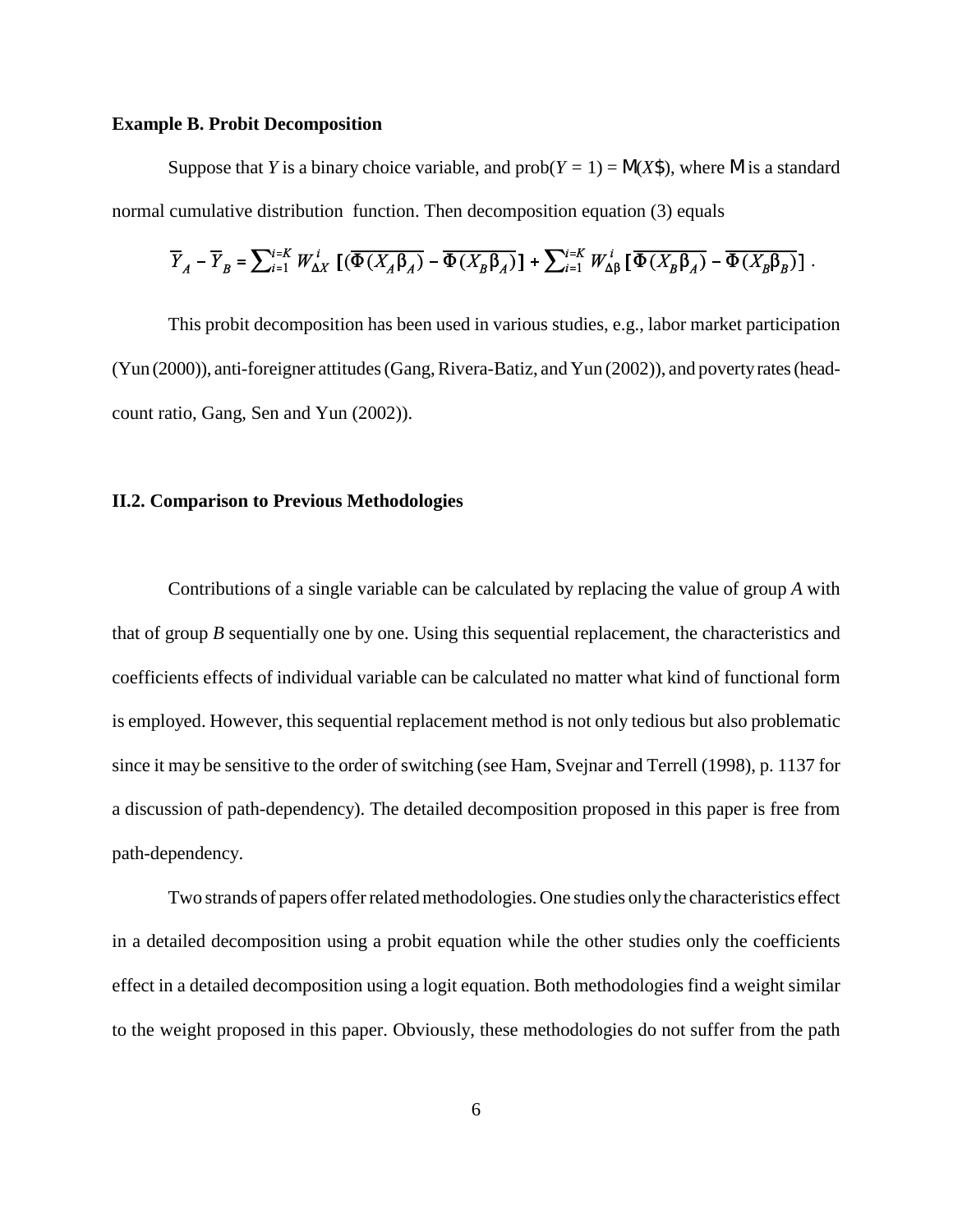dependency problem. Even and Macpherson (1990, 1993) suggest a detailed decomposition of the characteristics effect, but not of the coefficients effect, when a probit equation is used to study unionization. Interestingly, their suggested weight in the detailed decomposition for the

characteristics effect is identical to what we have derived in this paper,  $W_{\Delta X}^i = \frac{(\overline{X}_A^i - \overline{X}_B^i) \beta_A^i}{(\overline{X}_A - \overline{X}_B) \beta_A}$ . It

is not shown in their paper how they derive the weight for each variable. On the other hand, Nielsen (1998) suggests a detailed decomposition of the coefficients effect, but not of the characteristics effect, when a logit equation is used to study employment in formal sector in an urban area. In order to derive a weight for the detailed decomposition of the coefficients effect, Nielsen (1998) specifies  $\beta_A = \beta_B + \delta$ , and applies total differentiation to the coefficients effect,  $[\overline{F(X_A \beta_A)} - \overline{F(X_A \beta_B)}],$ 

with respect to  $\delta$ . Nielsen's proposed weight for the coefficients effect for a variable *i* is as follows:

$$
W_{\delta}^{i} = \frac{\sum_{Aj} f(X_{Aj} \beta_{A}) X_{Aj}^{i} d \delta^{i} / N_{Aj}}{\sum_{Aj} (X_{Aj} \beta_{A}) X_{Aj} d \delta / N_{Aj}},
$$
\n(4)

where  $N_{Ai}$  is the size of the sample *A*.

As it is obvious from the weight,  $W_{\delta}^{i}$ , the choice of  $d\delta$  is left to practitioners. It is quite reasonable to assign the same value to each  $d\delta^i$ , which further simplifies the weight to

$$
W_{\delta}^{i} = \frac{\sum_{Aj} f(X_{Aj} \beta_{A}) X_{Aj}^{i} / N_{Aj}}{\sum_{Aj} (X_{Aj} \beta_{A}) X_{Aj} / N_{Aj}}.
$$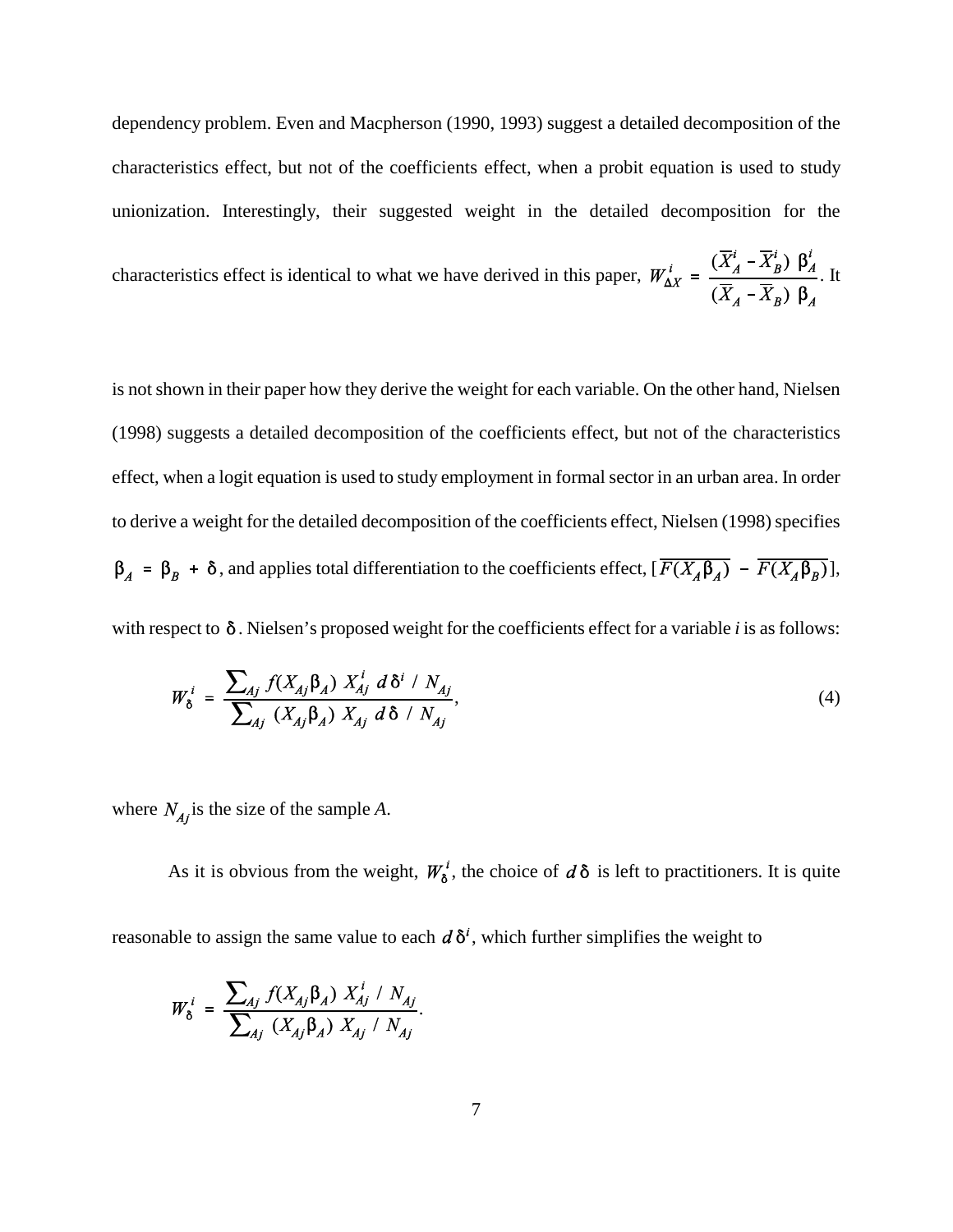Though using total differentiation is a legitimate method, the implication of the weight proposed by Nielsen (1998) is a little counter-intuitive since the weight for the coefficients effect is not expressed in terms of differences in coefficients, i.e.,  $\delta$ , but in terms of  $\beta_4$ .<sup>5</sup>

In short, the sequential replacement methodology can be theoretically applied to any functional form, but it suffers from path-dependency. While the suggested detailed decompositions by Even and Macpherson (1990, 1993) and Nielsen (1998) are free from path-dependency, they have not envisioned the potential of extending their method to provide a general and systematic detailed decomposition methodology as provided in this paper.

#### **III. Conclusion**

We provide a general and systematic decomposition for first moment differences. The differences are decomposed into characteristics and coefficients effects at both an aggregate and individual variable level. This decomposition methodology is applicable to any functional form as long as the function is once differentiable. Since most functional forms we are interested are once differentiable, this decomposition methodology provides a common framework whenever differences

$$
W_{\delta}^{i} = \frac{f(\overline{X}_{A}\beta_{A}) \ \overline{X}_{A}^{i} d\delta^{i}}{f(\overline{X}_{A}\beta_{A}) \ \overline{X}_{A} d\delta} = \frac{\overline{X}_{A}^{i} d\delta^{i}}{\overline{X}_{A} d\delta} = \frac{\overline{X}_{A}^{i}}{\sum_{i=1}^{i=K} \overline{X}_{A}^{i}},
$$

where the last equality is obtained when the same value is assigned to each  $d\delta^i$ .

<sup>&</sup>lt;sup>5</sup> We may modify the weight,  $W_{\delta}^{i}$ , in the equation (4) a bit in order to make comparison to the weight proposed in this paper clear. If an approximation using mean characteristics is used instead of the sample averaging, then the weight becomes;

The weight becomes a ratio of mean value of one variable to the sum of mean value of variables. That is, the level of  $\overline{X}_A^i$  influences the size of weight, without accounting for potential differences in  $\beta$ 's. This also implies that a rescaling of the *X*'s could affect the weight substantially.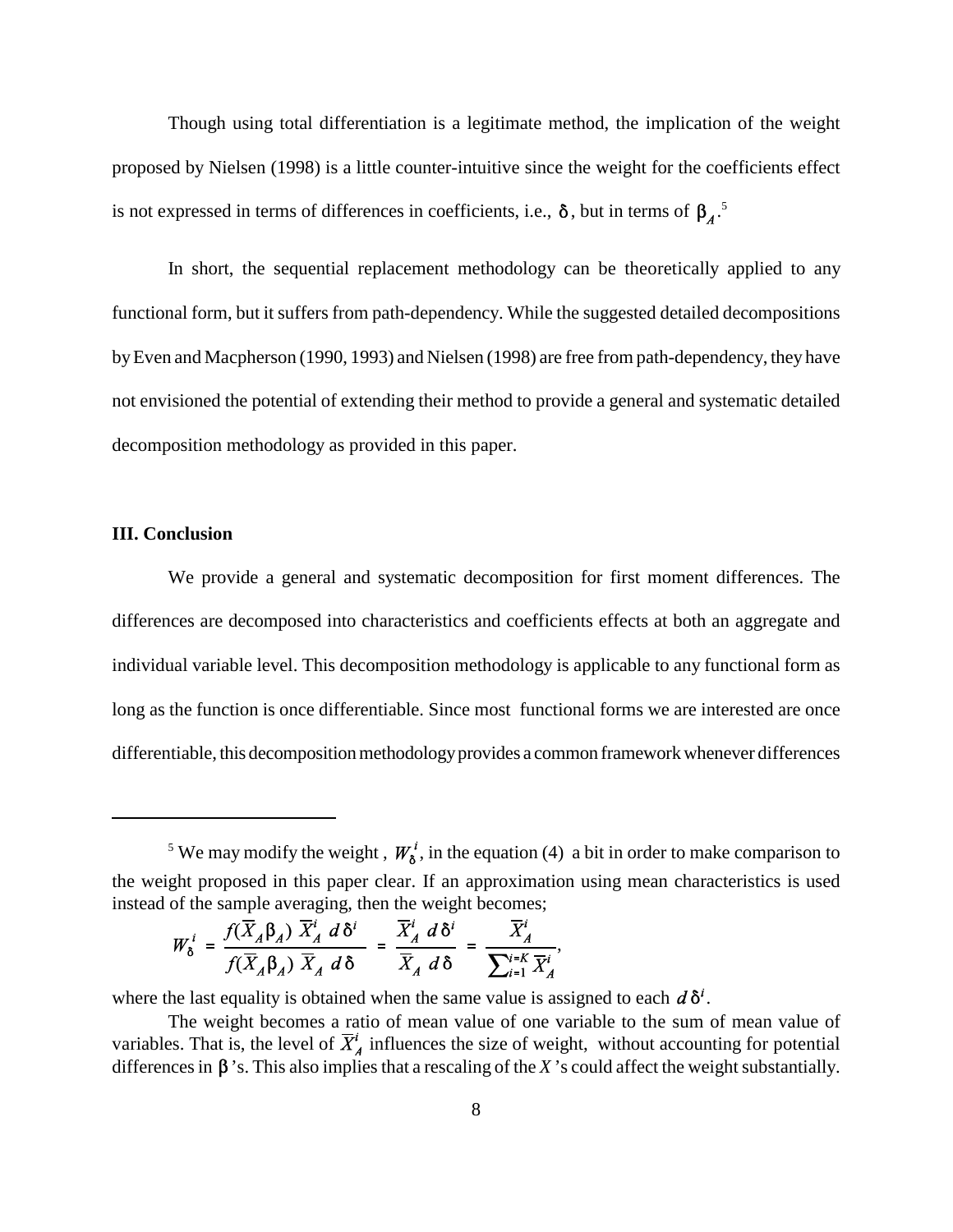in the first moment are studied. Obviously, this generalization includes the standard Blinder-Oaxaca

decomposition as a special case.

#### **References**

Blinder, A. S., 1973, Wage discrimination: reduced form and structural estimates, Journal of Human Resources 8, 436-455.

Even, W. E. and D. A. Macpherson, 1990, Plant size and the decline of unionism, Economics Letters, 32, 393-398.

Even, W. E. and D. A. Macpherson, 1993, The decline of private-sector unionism and the gender wage gap, Journal of Human Resources, 28, 279-296.

Gang, I. N., F. L. Rivera-Batiz and M.-S. Yun, 2002, Economic strain, ethnic concentration and attitudes towards foreigners in the European Union, Working Paper, Department of Economics, Rutgers University.

Gang, I. N., K. Sen and M.-S. Yun, 2002, Caste, ethnicity and poverty in rural India, Working Paper, Department of Economics, Rutgers University.

Ham, J. C., J. Svejnar and K. Terrell, 1998, Unemployment and the social safety net during transitions to a market economy: evidence from the Czech and Slovak Republics, American Economic Review, 88, 1117-1142.

Juhn, C., K. M. Murphy and B. Pierce, 1993, Wage inequality and the rise in returns to skill, Journal of Political Economy, 101, 410-442.

Nielsen, H. S., 1998, Discrimination and detailed decomposition in a logit model, Economics Letters, 61, 115-120.

Oaxaca, R., 1973, Male-female wage differentials in urban labor markets, International Economic Review 14, 693-709.

Yun, M.-S., 2002, Earnings inequality in USA, 1961-1999: comparing inequality using earnings equations, Working Paper, Department of Economics, Tulane University.

Yun, M.-S., 2000, Decomposition analysis for a binary choice model, Working Paper, No. 2000-01, Department of Economics, Rutgers University.